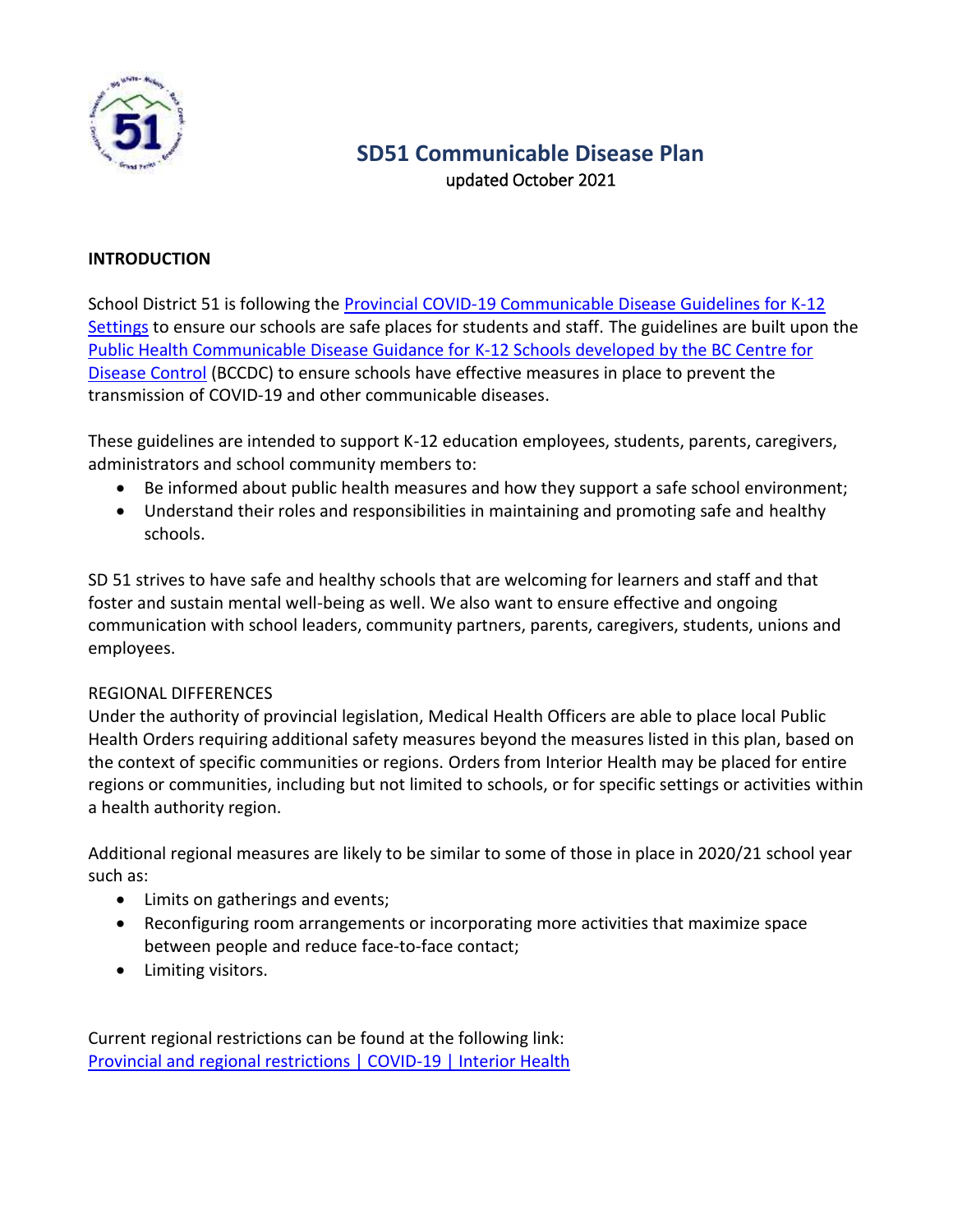#### **INFECTION PREVENTION AND EXPOSURE CONTROL MEASURES**

Infection prevention and exposure control measures help create safe environments by reducing the spread of communicable diseases like COVID-19. These measures are very effective in schools where there is relatively consistent groupings of people and multiple measures put in place such as not going to school sick, practicing hand hygiene and respiratory etiquette and other environmental measures.

The Hierarchy for Infection Prevention and Exposure Control Measures for Communicable Disease describes the measures to take to reduce the transmission of COVID-19 in schools. Control measures at the top are more effective and protective than those at the bottom. By implementing a combination of measures at each level, the risk of COVID-19 is greatly reduced.





#### SUPPORTIVE SCHOOL ENVIRONMENTS

SD 51 schools can support students to practice personal preventive measures by:

- Having staff model these behaviours.
- Share reliable information, including from BC Centre for Disease Control and the Office of the Provincial Health Officer, to parents, families and caregivers.
- Promoting required safety measures in the school through the use of visual aids like floor markings and signage.

SD 51 staff will utilize positive and inclusive approaches to engage students in preventative practices and will not employ measures that are punitive or stigmatizing in nature. Staff will use traumainformed lens when planning school activities (e.g. gatherings and events) and interacting with other staff and students, including respecting others' personal space.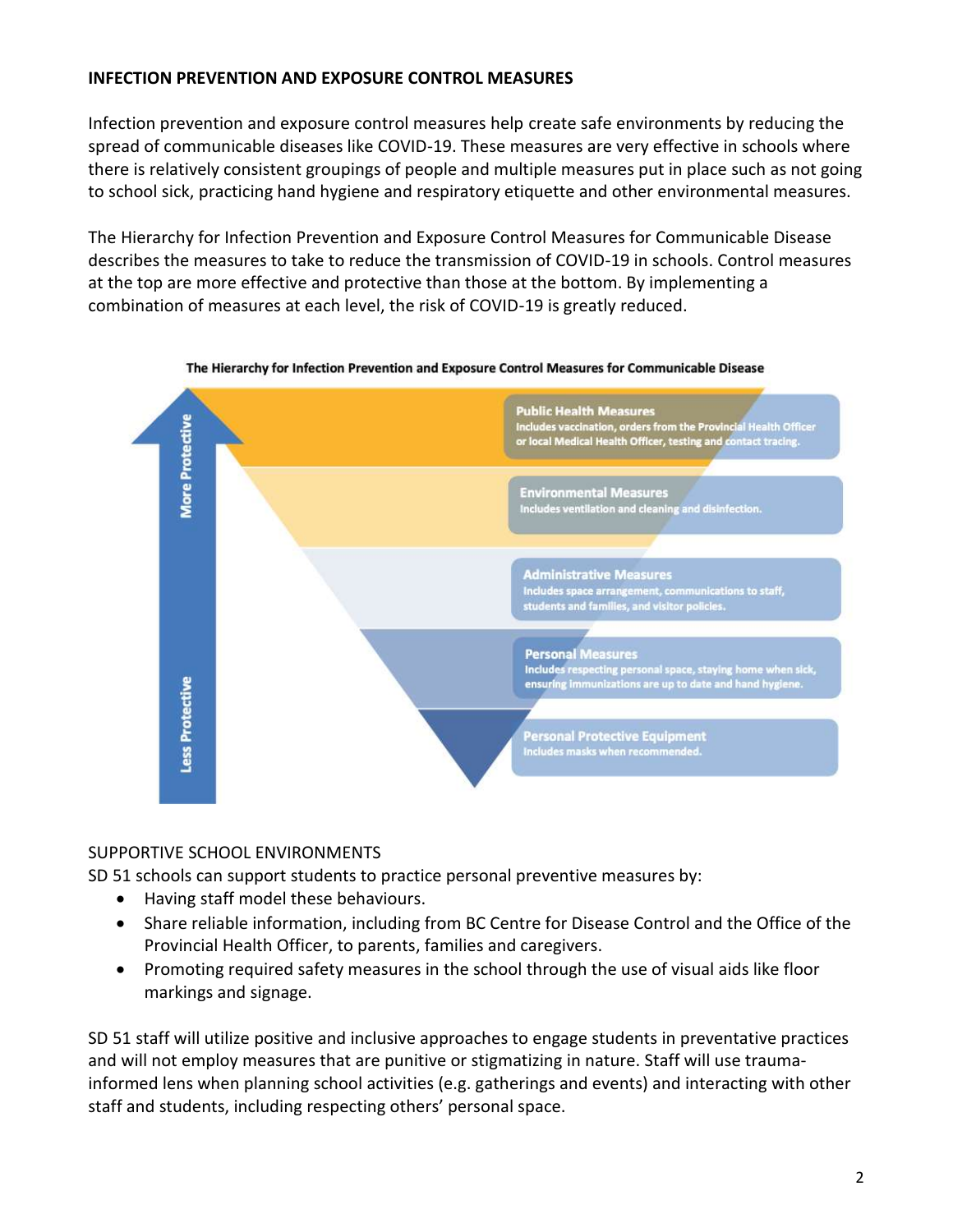# **VACCINES**

Vaccines are the most effective way to reduce the risk of COVID-19 in schools and communities. The vaccines used in B.C. remain highly effective against COVID-19, including among variants of concern. Vaccinated people aged 12 and older tend to have milder illness if infected and are less likely to spread COVID-19 than unvaccinated people 12 and older.

Public health encourages all eligible students and staff to be fully vaccinated (i.e., receive 2 doses) against COVID-19 to protect themselves and those around them, including those not eligible to be vaccinated.

SD 51 will share evidence-based information (e.g., from [BCCDC](http://www.bccdc.ca/Health-Info-Site/Documents/COVID_public_guidance/Guidance-k-12-schools.pdf) o[r ImmunizeBC\)](https://immunizebc.ca/covid-19) and details on how and where people can be vaccinated with staff, students and families prior to the start of the year. The District will also work with Interior Health to explore opportunities to establish school-based COVID-19 vaccination clinics to help increase community uptake.

# **PHYSICAL DISTANCING**

Although Public Health no longer recommends physical distancing of 2M as a communicable disease measure in the K-12 setting, the following strategies can be considered:

- Remind students and staff about respecting others' personal space using visual supports, signage, prompts, etc.
- Use available space to spread people out, both in learning environments and for gatherings and events, where possible.
- Use strategies that prevent crowding at pick-up and drop-off times, focusing on entry and exit areas, and other places people may gather or crowd. (Each school will have specific protocols around this item. This information will be on the school's website).
- Stagger recess/snack, lunch and class transitions to provide a greater amount of space for everyone. (Each school will have specific protocols around this item. This information will be on the school's website).
- Take students outside more often.
- Manage flow of people in common areas, including hallways and around lockers, to minimize crowding and allow for ease of people passing through. (Each school will have specific protocols around this item. This information will be on the school's website).
- Consider using floor markings and posters to address traffic flow throughout schools where hallway congestion is a concern.

# STAFF ONLY SPACES

Use the following practices:

- Use floor markings and signage to direct traffic flow and prevent crowding in staff only areas.
- For gatherings like meetings or professional development, respect room occupancy limits, use space available to spread people out, and consider virtual options.
- Gatherings must also occur in line with those permitted as per relevant local, regional, provincial and federal public health recommendations and Orders and any related WorkSafe BC guidance.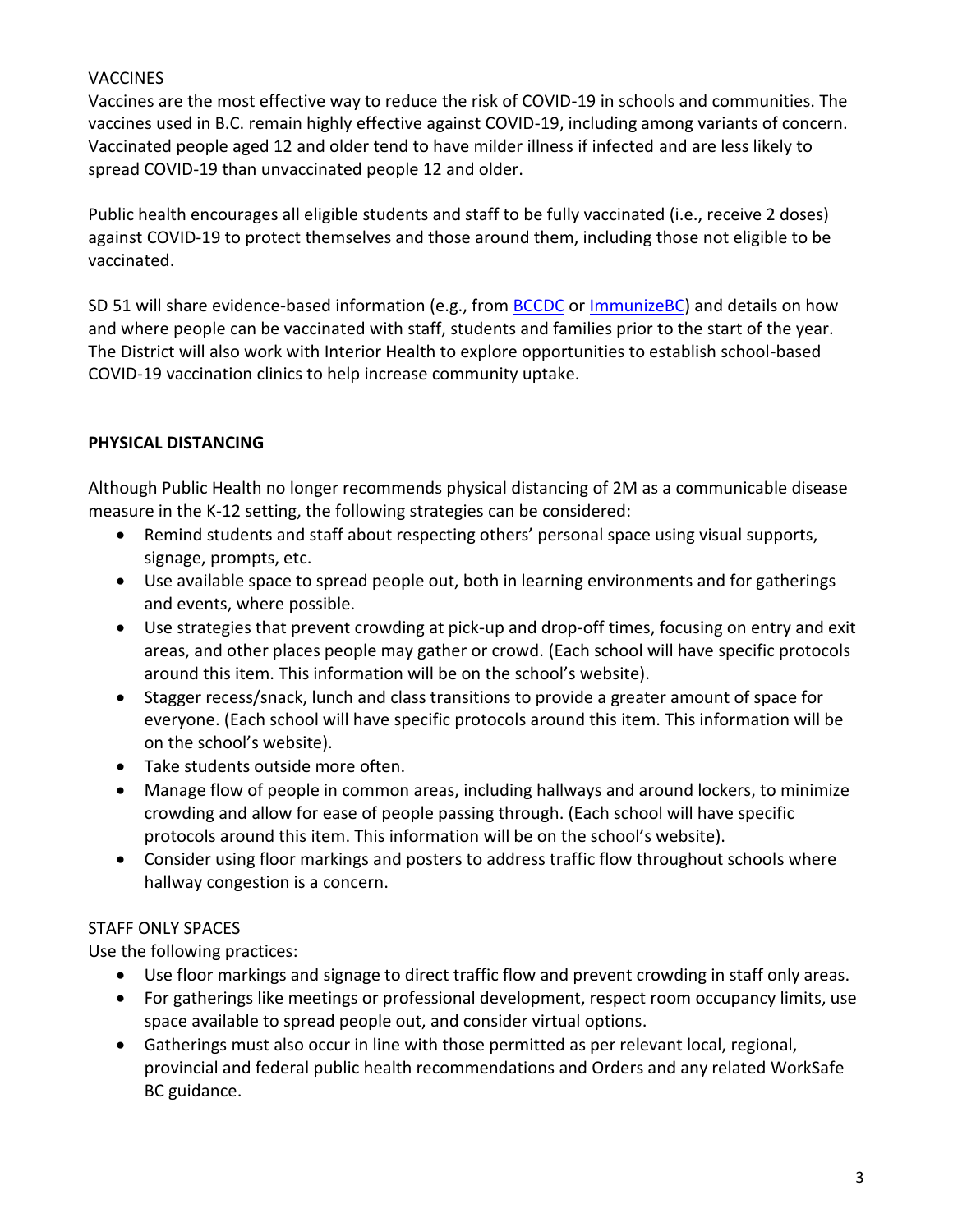#### SCHOOL GATHERINGS AND EVENTS

School gatherings and events may occur, including inter-school events, in line with relevant local, regional, provincial and federal public health recommendations and Orders and any related WorkSafe BC guidance. Consideration should be given to:

- Respect student and staff comfort levels regarding personal space.
- Respect room occupancy limits, use space available to spread people out, and consider virtual options.
- Gradual transition to larger gatherings like school-wide assemblies, including starting with virtual or small in-person options.

#### **SUPPORTING STUDENTS WITH DISABILITIES/DIVERSE ABILITIES**

#### EXPECTATIONS FOR SCHOOL DISTRICTS AND SCHOOLS

- SD 51 health and safety measures will promote inclusion of students with disabilities and/or diverse abilities with supports and services.
- Most students with disabilities/diverse abilities or medical complexity are not considered at a greater risk of experiencing severe illness from COVID-19.

GUIDELINES FOR STAFF WORKING WITH STUDENTS WITH DISABILITIES/DIVERSE ABILITIES WHERE PHYSICAL CONTACT MAY BE REQUIRED.

- When staff are working with a student indoors and the service cannot be provided from behind a barrier, staff must wear a non-medical mask, face covering, or a face shield with a non-medical mask. Additional personal protective equipment is not required beyond that used as part of personal care routines.
- If students need to see facial expressions and/or lip movements, and the service cannot be provided from behind a barrier, options include having the staff member wear a mask with a transparent section to let students see the mouth.

#### **STUDENT TRANSPORTATION**

BUSING

- Buses will be cleaned and disinfected daily.
- Bus drivers will clean hands often, including before and after completing trips.
- Drivers are encouraged to regularly use alcohol-based hand sanitizer with at least 60% alcohol during trips.
- Bus drivers will wear non-medical mask on buses except when driving.
- Students in Kindergarten to Grade 12 will wear masks when they are on the bus. They must put mask on prior to loading.
- Parent must assess child daily for symptoms of common cold, influenza, COVID-19, and other infectious illnesses before sending them to school. If child is sick, they cannot take the bus or go to school.
- Students will clean hands before and after taking the bus.
- Passengers should be spread out if empty seats available.
- Open windows if weather permits.
- Practice respiratory etiquette.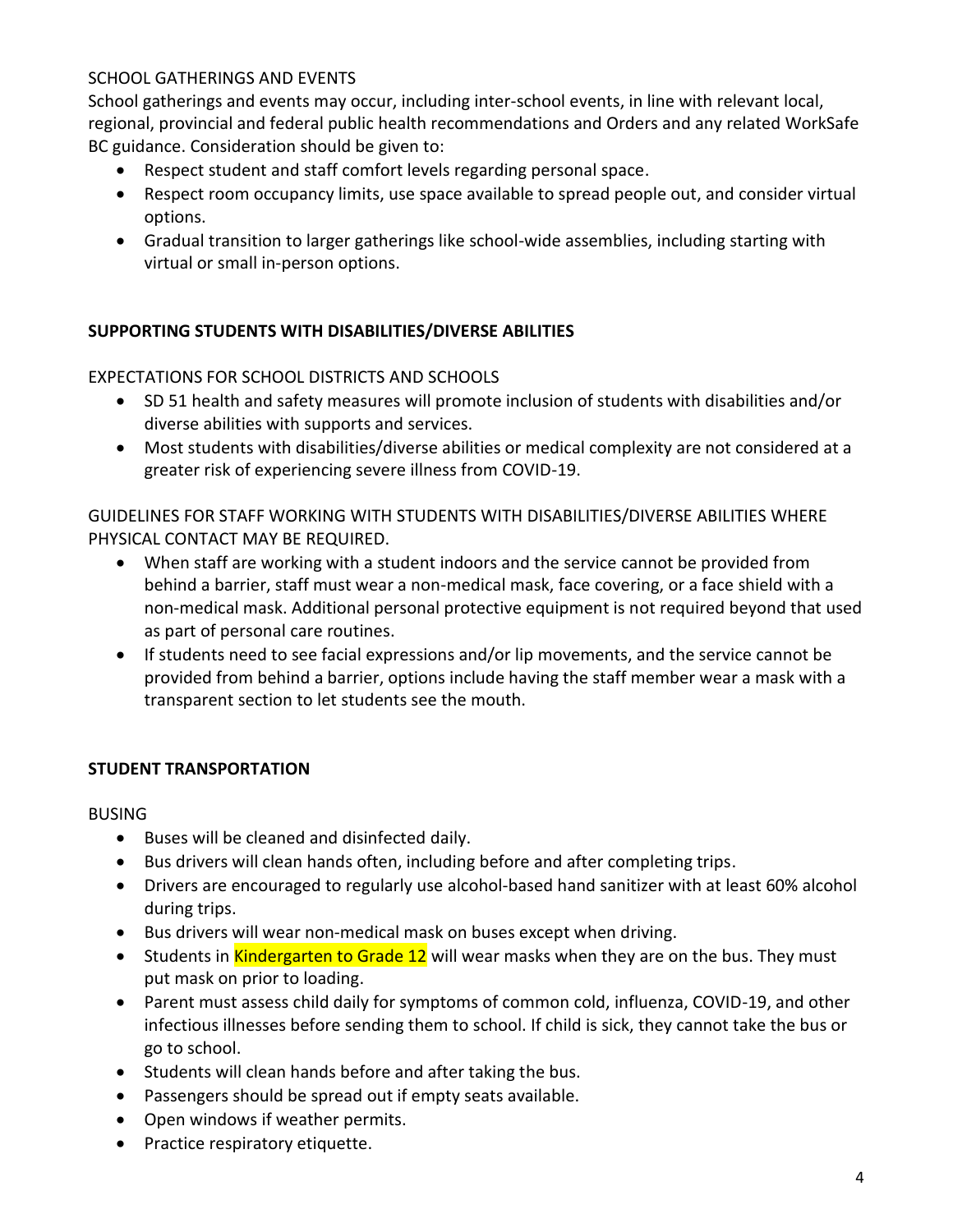# CARPOOLING

- Schools will share the following information with staff and/or families regarding carpooling arrangements (school or personal-related):
	- o Spread out vehicle occupants as much as possible
	- o Travel with same people whenever possible
	- o Increase fresh air ventilation; do not recirculate air
	- $\circ$  Open windows when trips permit
	- o Clean hands before and after trip
	- o Clean frequently touched surfaces frequently
	- $\circ$  For carpooling for school-related purposes, masks must be worn for all staff, students, and any other adults. If personal carpooling, as per public health recommendations, people 9 and older are encouraged to wear a mask when carpooling (unless from same household).

#### **CLEANING AND DISINFECTING**

Regular cleaning and disinfecting are essential to prevent the transmission of COVID-19 from contaminated objects and surfaces. School facilities will be cleaned and disinfected in accordance with the BC CDC's [Cleaning and Disinfectants for Public Settings](http://www.bccdc.ca/health-info-site/documents/cleaningdisinfecting_publicsettings.pdf) document.

#### PRODUCTS AND PROCEDURES

• Prior to disinfecting, cleaning procedures shall be followed to ensure physical removal of visible soiling.

For disinfecting, SD 51 will:

- Use Oxivir, a hydrogen peroxide-based disinfectant approved by the BC CDC and listed on Health Canada's hard-surface disinfectants for use against coronavirus (COVID-19).
- Use hospital-grade terminal misting systems in larger school sites to ensure all surfaces are disinfected. Product will be sprayed on and allowed to dry as this is most effective.

#### CLEANING AND DISINFECTING FREQUENCY

The following frequency guidelines must be adhered to when cleaning and disinfecting:

- General cleaning of the premises, and cleaning and disinfecting of frequently touched surfaces, at least once every 24 hours.
	- o As a transitional protocol, cleaning and disinfecting frequently touched surfaces at schools with more than 50 staff/students regularly attending will occur during the school day. For other sites, frequently touched surfaces will be addressed as part of the regular evening clean.
- Clean and disinfect any surface that is visibly dirty.
- Garbage containers emptied daily.

The requirements above do not apply to any spaces/equipment that are not being used by students, staff or visitors.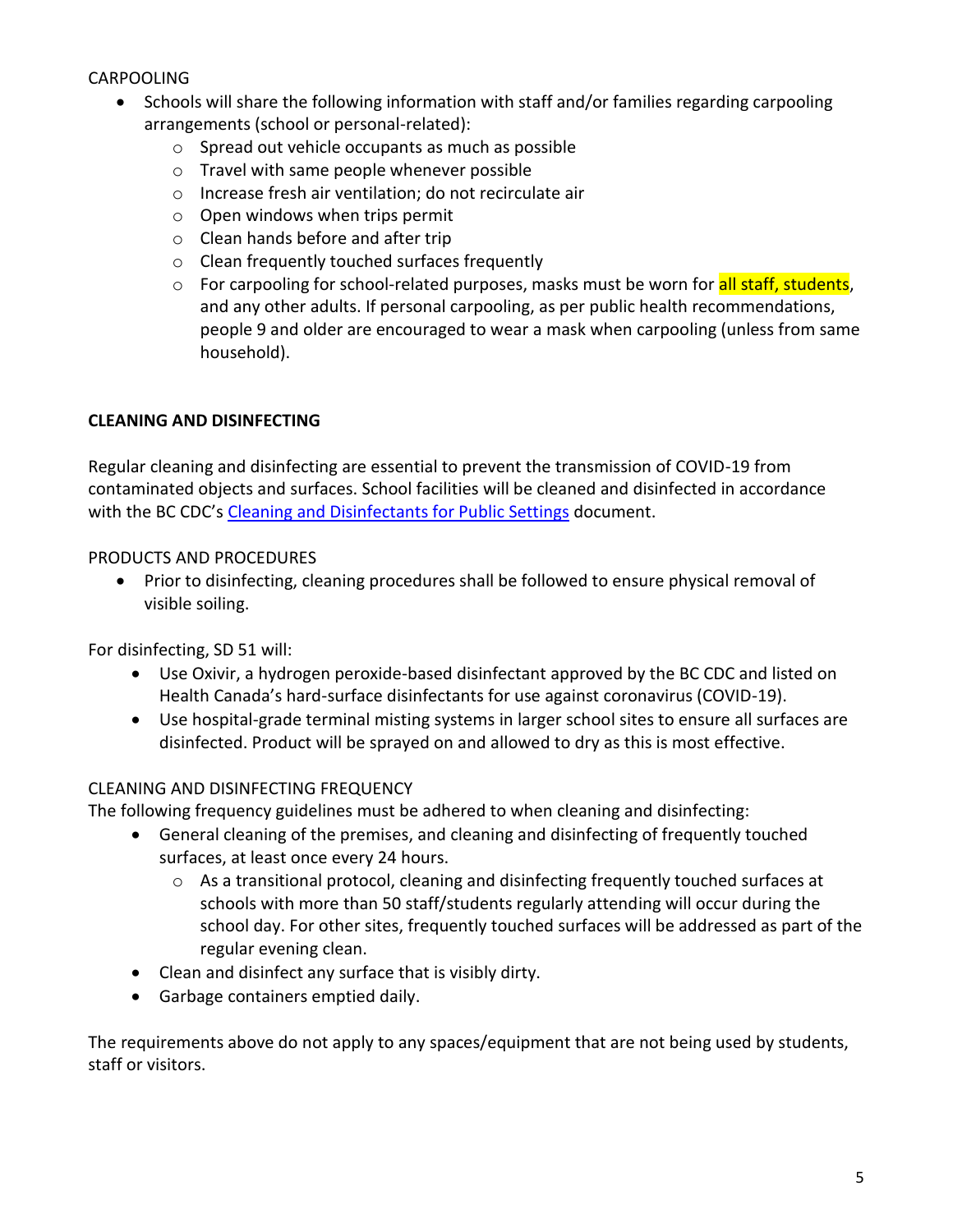**The recommended cleaning and disinfecting frequency for K-12 schools and other community settings outlined as above was determined by infection prevention and control experts at the BC Ministry of Health, BC Centre for Disease Control and the Provincial Health Services Authority.**

# FREQUENTLY TOUCHED SURFACES

Frequently touched surfaces include:

- Items used by multiple students and staff including doorknobs, light switches, hand railings, water fountains, faucet handles, toilet handles, tables, desks, chairs, manipulatives and toys.
	- o Students will be able to use water fountains.
	- o Hand hygiene will happen before and after use.
	- o There will be no restrictions with use of washrooms or other spaces to support student learning and wellbeing. Schools will return to full operation of all spaces in alignments with protocols outlined in this document.
- Shared equipment (computer keyboards and tablets, glassware and testing equipment for science labs, kitchen equipment for culinary programs, sewing machines and sewing equipment for home economic programs, PE/sports equipment, music equipment, etc.,).
- Appliances (staff and students can share the use of appliances and other objects, but treat items like microwaves, refrigerators, coffee pots, photocopiers, or laminators as frequently touched surfaces).
- Service counters (office service window, library circulation desk).

Frequently touched items like toys and manipulatives that may not be cleaned often (e.g. fabrics) can be used but hands must be cleaned before and after use. Carpets and rugs can be used.

NOTE: There is no evidence that the COVID-19 virus is transmitted via textbooks, paper or other paper-based products. As such, there is no need to limit the distribution or sharing of books or paper based educational resources to students because of COVID-19.

Laminated or glossy paper-based products (e.g., children's books or magazines) and items with covers (e.g., DVDs) can be contaminated if handled by a person with COVID-19; however, the risk is low. There is NO need for these items to be cleaned and disinfected or quarantined for any period of time, or for hand hygiene to be practiced before or after use.

# CLEANING & DISINFECTING BODILY FLUIDS

Follow these procedures, in conjunction with district policies, when cleaning and disinfecting bodily fluids (e.g. runny nose, vomit, stool, urine):

- Wear disposable gloves.
- Wash hands before wearing and after removing gloves.
- Follow regular health and safety procedures and regularly used PPE for blood and bodily fluids associated with toileting, biting, spitting.

#### **LAUNDRY**

Follow these procedures when doing laundry (Home Economics, PE, Life Skills, etc.,):

- Laundry placed in basket with plastic liner.
- Do not shake dirty items.
- Wearing gloves optional. If wearing gloves, ensure proper hand hygiene is performed before and after use.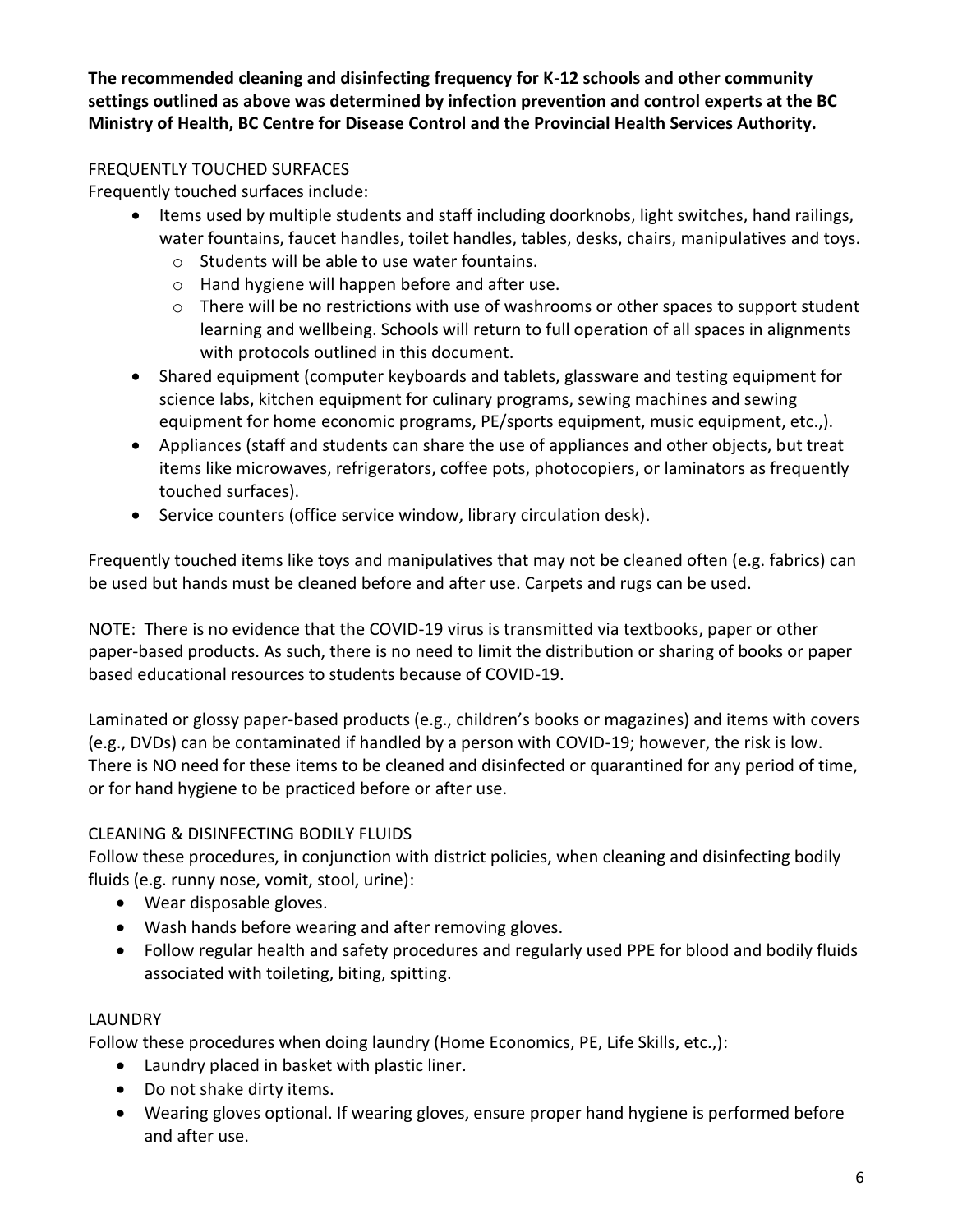#### **VISITOR ACCESS/COMMUNITY USE**

- Schools can leave front doors unlocked for visitor access but may want to encourage appointments.
- Visitor access may be restricted by local or public health orders.
- Schools will inform visitors of health and safety requirements and will remind them to perform a daily health check before entering school.
- Schools will have information on communicable disease protocols and requirements for visitors by school entrances, on school's website, and included in all communications with students and families.
- Schools will have sign in/sign out at front entrance for all visitors and staff who are not typically on site. Schools will keep list of the date, name and contact information of these people who entered the school over the past 45 days.
- All visitors will wear a non-medical mask when inside school. Exceptions are listed under Masking Protocols section.
- Visitor access should be limited to those areas required for purpose of visit (e.g. school office for drop off/pick up of items, gym for school sports, etc.,) and parents/caregivers will drop-off and pick-up students outside.
- Parents/caregivers and other visitors will respect others' personal space while on school grounds, including outside.

After hours community use of facilities is allowed in alignment with other health and safety measures:

- Must occur in line with those activities permitted as per relevant local, regional, provincial and federal public health recommendations and Order.
- Diligent hand hygiene.
- Respiratory etiquette.
- Ensuring participants stay home if feeling ill.
- Limit building access to only those areas required for purpose of activity.

Community users are responsible for collecting names and contact information of participants to support contact-tracing by the local health authority.

#### **ILLNESS & SELF-ASSESSMENT PROTOCOLS**

#### DAILY HEALTH CHECK

A daily health check is a tool to reduce the likelihood of a person with COVID-19 coming to school when they are infectious.

Parents and caregivers must assess their children **daily** for illness before sending them to school.

• Parents/caregivers and/or students can use the provincial [K-12 Health Check](https://www.k12dailycheck.gov.bc.ca/healthcheck?execution=e1s1) (app or web version).

#### SCHOOL AND SCHOOL DISTRICT RESPONSIBILITY

• Signage will be posted on entrance doors to remind staff and other adults that they are responsible to complete daily health check before entering the school/worksite and to stay home if sick.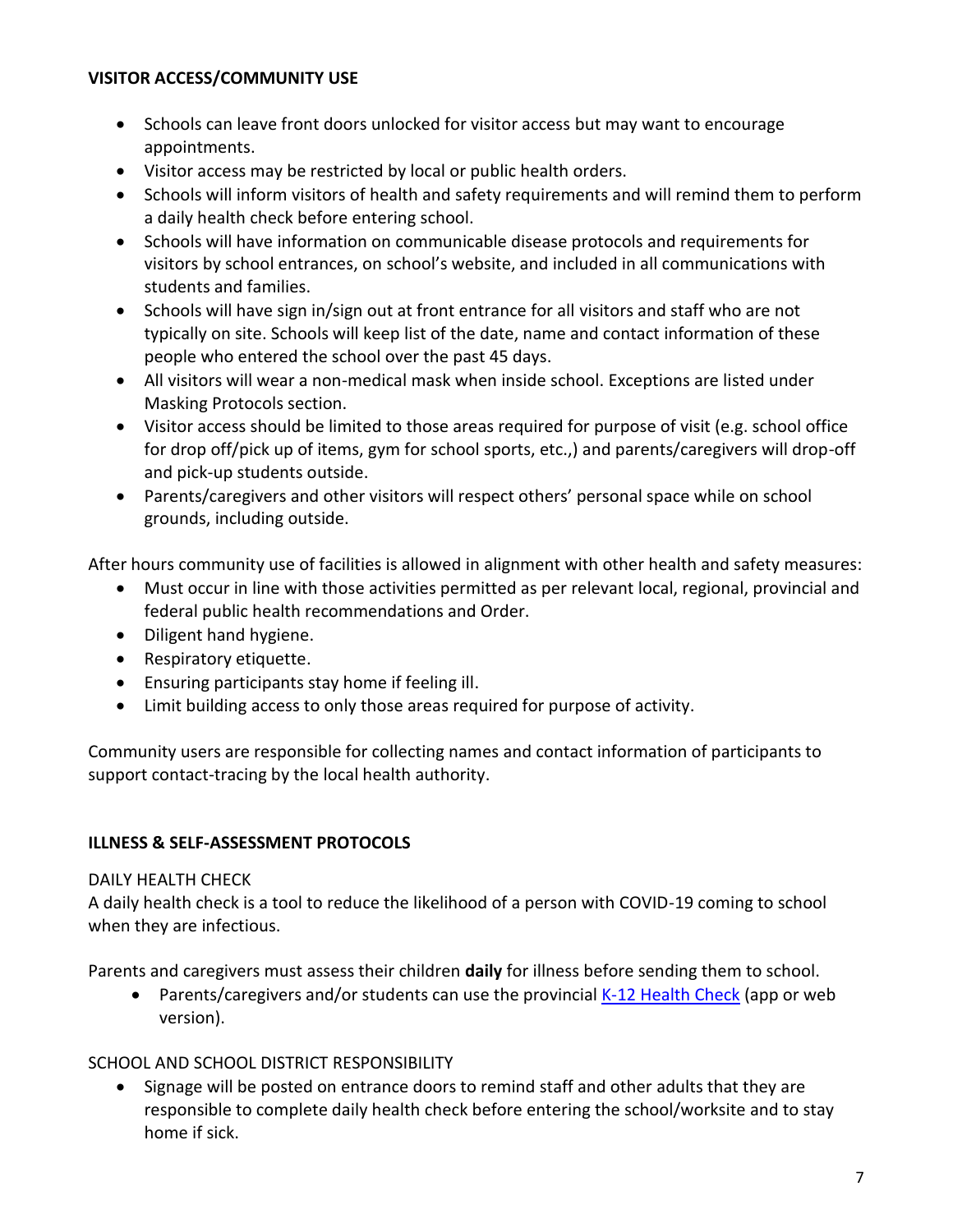- Frequent clear communication with staff to complete daily health check and stay home if sick.
- Frequent clear communication with families that they need to complete daily health check with child and keep them at home if sick.

If student or staff member becomes sick at school, they will:

- Be sent home as soon as possible,
- Go to safe, comfortable place that is separated from others,
- Be provided with non-medical mask,
- Be supervised (if child) until pick up possible.

Surfaces and/or equipment which the person's bodily fluids may have been in contact with while ill (desk, bathroom stall, etc.,) will be cleaned and disinfected before being used again.

No health-care provider note is required for students or staff to return to school.

#### STAY HOME WHEN REQUIRED TO SELF-ISOLATE

Students, staff and other adults must stay home if required to self-isolate. Additional information on self-isolation requirements and support is available from [BCCDC.](http://www.bccdc.ca/health-info/diseases-conditions/covid-19/self-isolation)

#### SYMPTOMS OF ILLNESS AND RETURN TO SCHOOLS

Students, staff or other adults must stay home when sick, as this is one of the most important ways to reduce the introduction to and the spread of COVID-19 in schools. The following resources provide guidance regarding specific symptoms of illness:

- Parents/caregivers and students use the [K-12 Health Check](https://www.k12dailycheck.gov.bc.ca/healthcheck?execution=e1s1) app or online version.
- Staff and other adults can refer to BC CDC's [When to get tested for COVID-19](http://www.bccdc.ca/Health-Info-Site/Documents/COVID_public_guidance/When_to_get_tested.pdf)
- Staff, students and parents/caregivers can also use the BCCDC's online [Self-Assessment Tool,](https://bc.thrive.health/covid19/en) call 8-1-1 or their health care provider.

When a staff, student or other adult can return to school depends on the type of symptoms they experienced (as indicated in [K-12 Health Check](https://www.k12dailycheck.gov.bc.ca/healthcheck?execution=e1s1) app and BCCDC "[When to get tested for COVID-19"](http://www.bccdc.ca/Health-Info-Site/Documents/COVID_public_guidance/When_to_get_tested.pdf)) and if COVID-19 test is recommended, and the type of illness they had. See Appendix A – COVID-19 Symptoms, Testing & Return to School at the end of this document for more information.

Students and staff who experience symptoms consistent with a previously diagnosed health condition (like allergies) can attend school when they are experiencing these symptoms as usual. They do not require re-assessment by a health-care provider and will not be required to provide a health-care provider note. If they experience any new or unusual symptoms, they need to seek assessment by a health-care provider.

Students and staff may still attend school if a member of their household develops new symptoms of illness, provided the student/staff has no symptoms themselves. If a household member tests positive for COVID-19, public health will advise the asymptomatic student/staff on self-isolation and when they may return to school.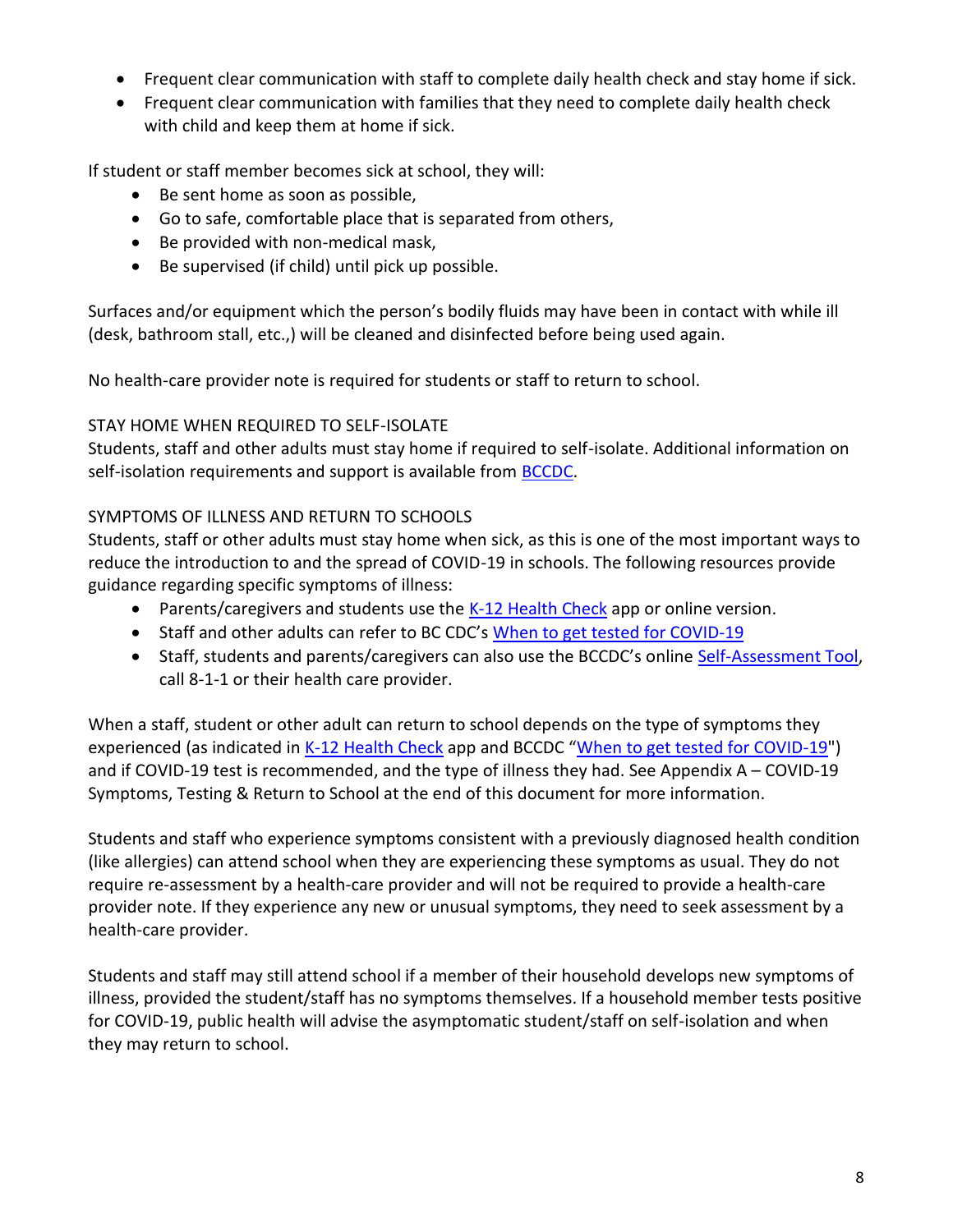#### **HAND HYGIENE**

**Rigorous handwashing with plain soap and water is the most effective way to reduce the spread of illness.**

- Washing hands with plain soap and water (water temperature does not change effectiveness) for at least 20 seconds is one of the most effective control measures.
- If sinks are not available (e.g. students and staff are outdoors), use alcohol-based hand rub containing at least 60% alcohol and meets Health Canada's requirements.
- Encourage hand washing or sanitizing upon arrival at school. Place hand washing stations in various locations including school entrances, hallways, and classrooms to encourage appropriate hand hygiene throughout the day.
- Regularly remind staff and students about the importance of diligent hand hygiene.
- Incorporate additional hand hygiene opportunities into the daily schedule.
- Ensure hand washing supplies are always well stocked including soap, paper towels and where appropriate, alcohol-based hand rub with a minimum of 60% alcohol.
- Staff will assist younger students with hand hygiene as needed.
- Students may bring own soap or sanitizer if they are on list authorized by Health Canada.
- If hands are visibly soiled, alcohol-based hand rub may not be effective at eliminating microbes. Soap and water are preferred when hands are visibly dirty. If it's not available, use an alcohol-based hand wipe followed by alcohol-based hand rub.

Students will perform hand hygiene:

- When they arrive at school
- Before and after any breaks
- Before and after eating and drinking (not drinks kept at desk or locker)
- Before and after using indoor learning space used my multiple classes with shared equipment
- After using toilet
- After sneezing and/or coughing into hands
- Whenever hands are visibly dirty

Staff will perform hand hygiene:

- When they arrive at school
- Before and after any breaks
- Before and after eating and drinking
- Before and after handling food or helping students with eating
- Before and after giving medication to student or self
- After using toilet
- After contact with bodily fluids
- After cleaning tasks
- After removing gloves
- After handling garbage
- Whenever hands are visibly dirty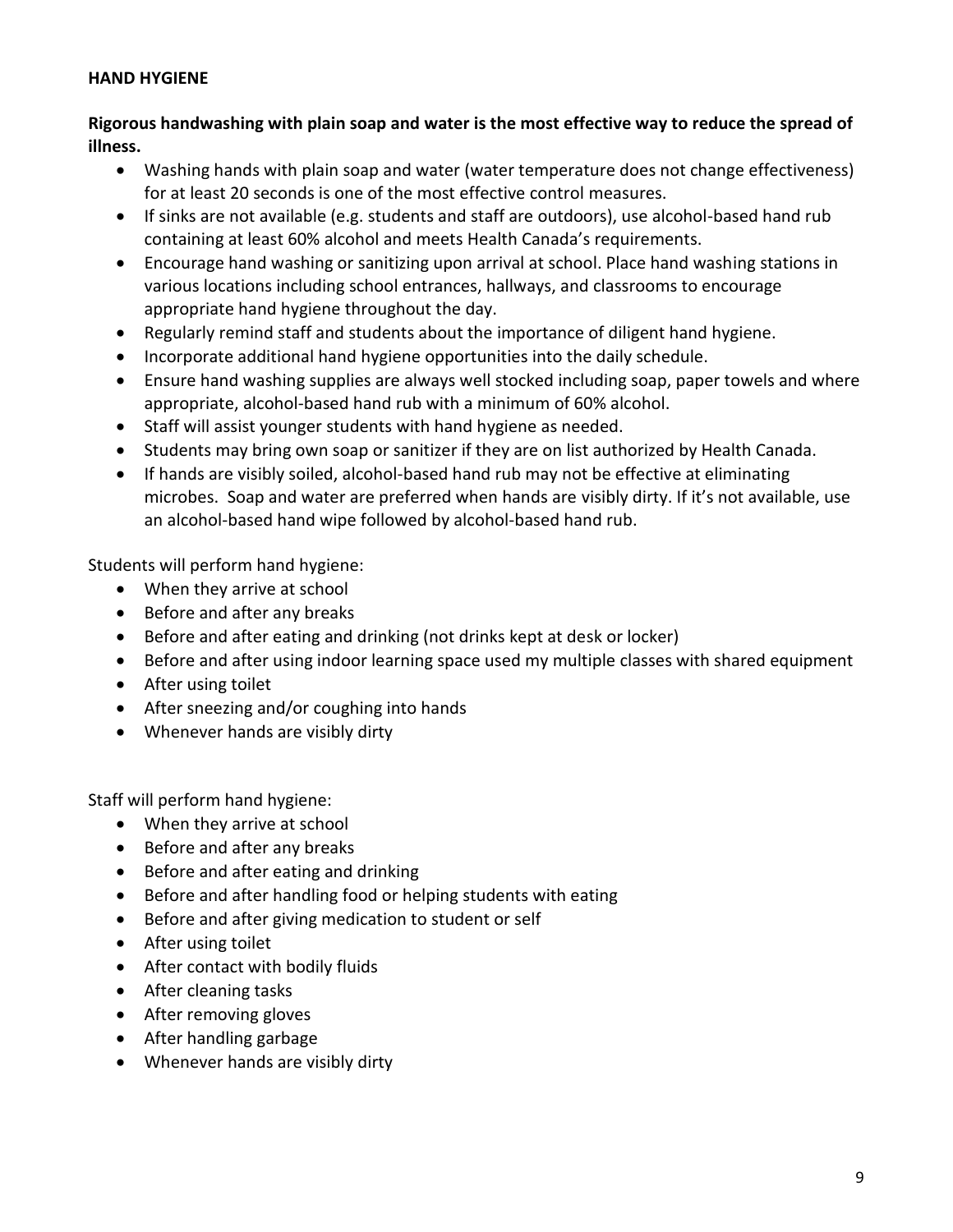#### **RESPIRATORY ETIQUETTE**

Students and staff will:

- Cough and sneeze into their elbow, sleeve or a tissue.
- Throw away used tissues and immediately perform hand hygiene.

#### **PERSONAL PROTECTIVE EQUIPMENT (PPE)**

All K-12 staff are required to wear non-medical masks indoors in schools and on school buses. Staff supporting students with complex behaviours, medical complexities or receiving delegated care – please see information under Supporting Students with Disabilities/Diverse Abilities section.

All students in Kindergarten to Grade 12 are required to wear a mask indoors in schools and on school buses.

Staff will use positive and inclusive approaches to engage students in the use of masks and will not employ measures that are punitive or stigmatizing in nature.

Non-medical masks will be available for students and staff, including those who become sick while at school.

All visitors must wear masks.

#### Exceptions for students and staff

The guidance outlined above regarding mask requirements does not apply to staff, students and visitors in the following circumstances:

- To a person who cannot tolerate wearing a mask for health or behavioural reasons;
- To a person who is unable to put on or remove a mask without assistance of another person;
- If the mask is removed temporarily for the purposes of identifying the person wearing it;
- If the mask is removed temporarily to engage in educational activities that cannot be performed while wearing a mask (e.g. playing a wind instrument, engaging in high-intensity physical activity, etc.);
- If a person is eating or drinking;
- If a person is behind a barrier; or
- While providing a service to a person with a disability or diverse ability (including but not limited to a hearing impairment) where visual cues, facial expressions and/or lip-reading movements is important.

Schools will not require a health-care provider note (i.e., a doctor's note) to confirm if staff, students or visitors cannot wear a mask.

**No students should be prevented from attending or fully participating at school if they do not wear a mask. See Supportive School Environments section for more information.**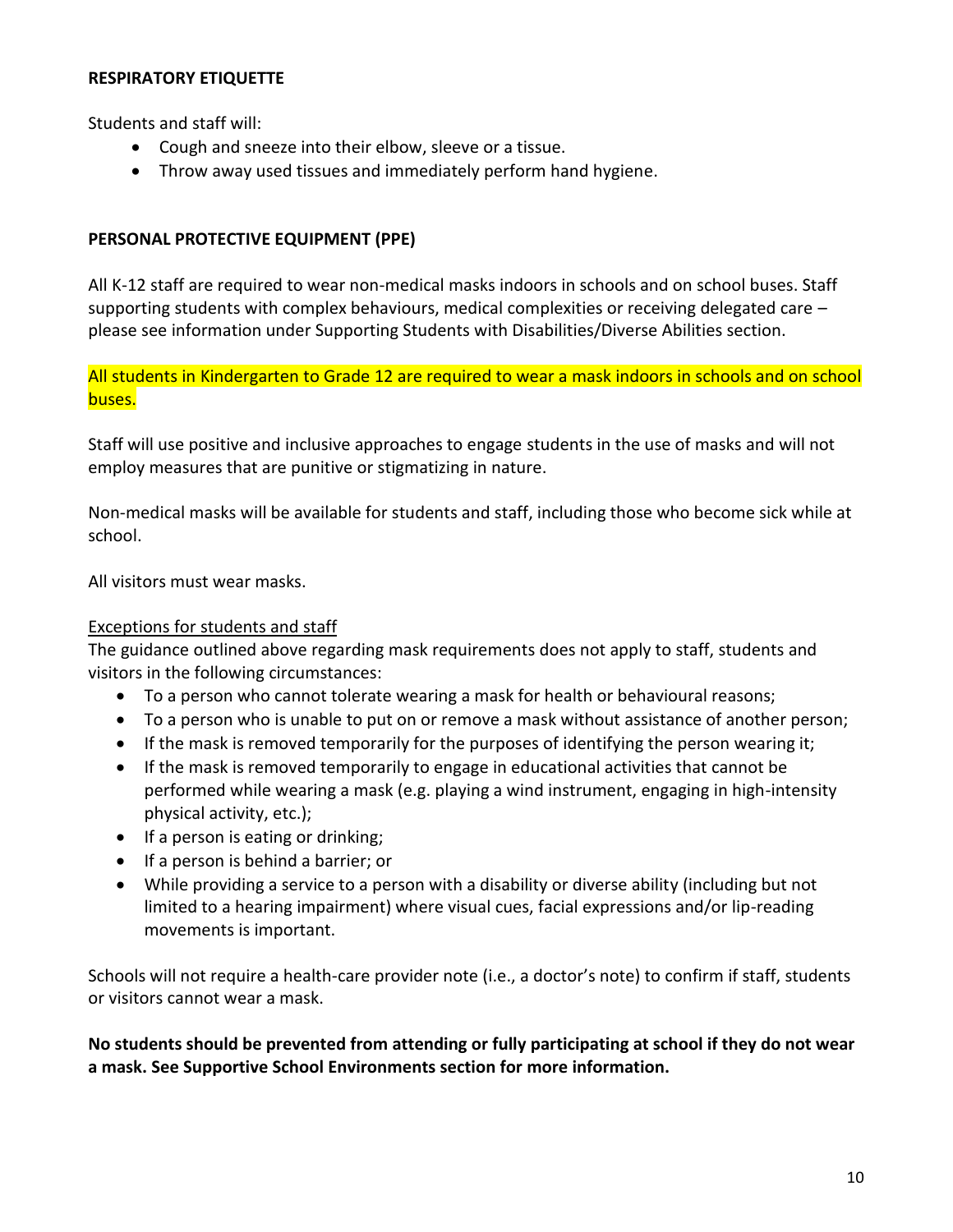#### **GENERAL VENTILATION & AIR CIRCULATION**

At this time, there is no evidence that a building's ventilation system, in good operating condition, would contribute to the spread of the virus. Good indoor air ventilation alone cannot protect people from exposure to COVID-19; however, it may reduce risk when used in addition to other preventive measures.

SD 51 has increased fresh air intake in school by adjusting HVAC systems.

To enhance school ventilation, schools in SD 51 may:

- Move activities outdoor when possible and consider moving classrooms outside when space and weather permit.
- Where possible, open windows if weather permits and HVAC system function will not be negatively impacted.

#### **EMERGENCY AND EVACUATION DRILLS**

SD 51 schools will continue to practice emergency and evacuation drills, including the 6 required annual fire drills, and will modify drill procedures to adhere to SD 51 health and safety guidelines (e.g. providing additional muster spots to prevent crowding/congregating).

Other protocols:

- Staff notified in advance of drills (no surprise drills).
- Ensuring drills to be "total evacuation fire drills" involving all occupants as per BC Fire Code.
- Fire safety plans updated to take into account current pandemic protocols, including local public Health Orders.

In place of actual emergency, emergency procedures take precedence over COVID-19 preventive measures.

#### **COMMUNICATION & TRAINING/ORIENTATION**

SD 51 schools and departments will provide health and safety orientation for staff (including newly hired staff and staff who change worksites), students and families as needed.

Health and safety guidelines and related resources are available on [SD51 District website.](https://www.sd51.bc.ca/)

#### **CURRICULUM, PROGRAMS & ACTIVITIES**

All curriculum, programs and activities will operate in alignment with provincial K-12 health and safety guidelines.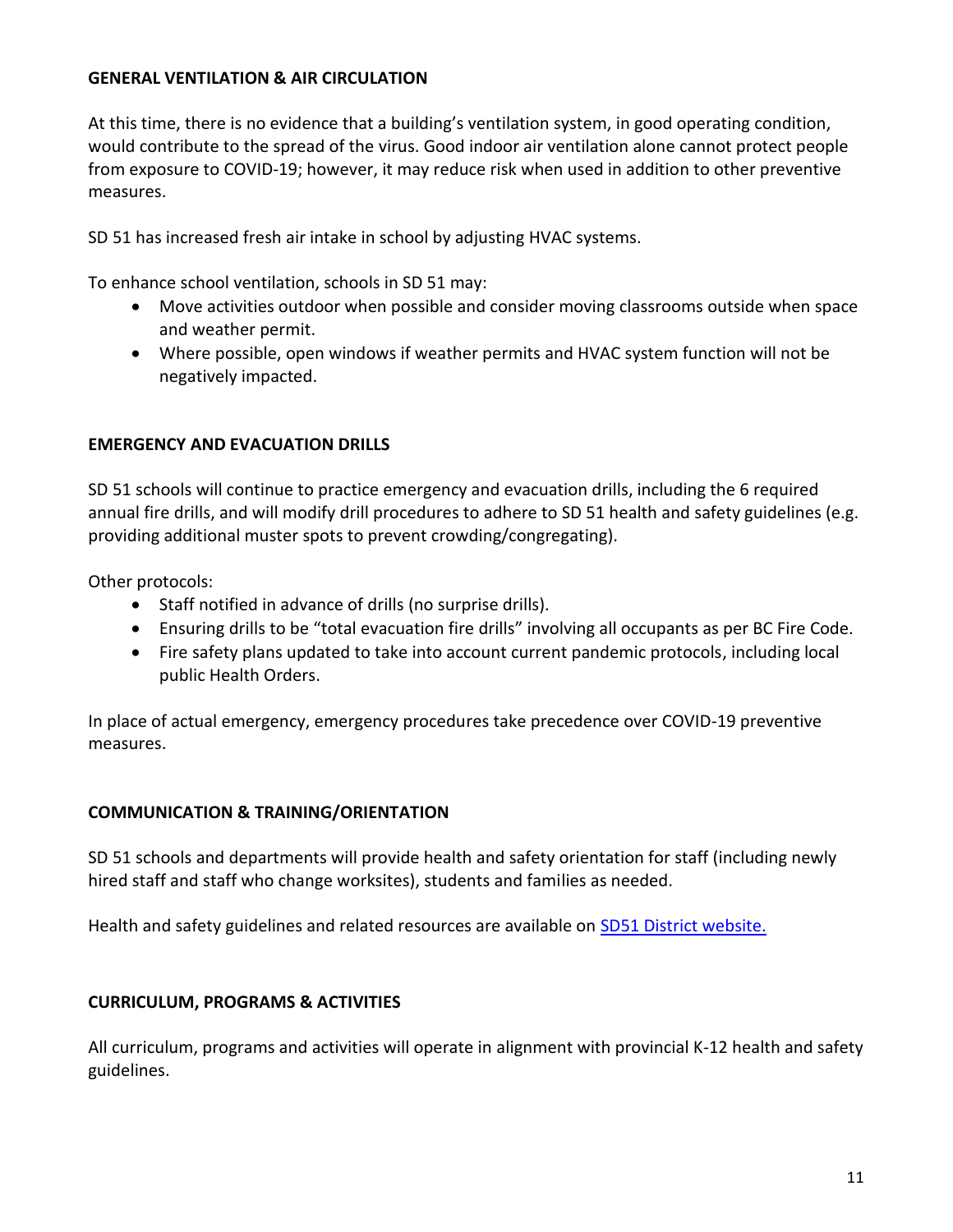Equipment will be cleaned and disinfected as per Cleaning and Disinfecting guidelines in this document. Equipment that touches the mouth (water bottles, instrument mouth pieces, etc.,) should not be shared unless cleaned and disinfected between use.

Proper hand hygiene will be practiced before and after using frequently touched pieces of equipment and whenever hands are dirty.

# FIELD TRIPS

Follow existing policies and procedures as well as guidance in this document. In SD 51, additional measures specific to field trips must be taken, including:

- Follow student transportation guidance in this document.
- Schools will train volunteers providing supervision in SD 51 guidelines and will ensure volunteers strictly adhere to required health and safety guidelines.
- Alignment with relevant local, regional, provincial and federal public health recommendations and Orders, including for international travel.
- For overnight camps, guidance from BCCDC and BC Camps Association must be followed when planning overnight trips that include group accommodation.

# FOOD/CULINARY PROGRAMS

Schools can include food preparation as part of learning programs for students. The following guidelines must be followed:

- Food safety for food and culinary programs.
	- o Follow normal food and safety measures and requirements
	- o Implement cleaning and disinfecting measures outlined in the *Cleaning & Disinfecting* section of this document.
	- o FOODSAFE Level 1 is a helpful resource to ensure food safety and worker safety.
- Hand Hygiene and Cleaning Protocols
	- o Practice diligent hand hygiene by washing hands with soap for at least 20 seconds.
	- $\circ$  Students and staff practice diligent hand hygiene in alignment with normal food safety measures and requirements.
	- o Refer to *Cleaning & Disinfecting* section for cleaning protocols and laundry.

# FOOD SERVICES

- Schools can continue to provide food services, including for sale.
- Schools can continue to accept food donations to support learning and the delivery of meal programs, breakfast clubs and other food access initiatives.
- School meal programs should follow regular operating practices.
- Food and beverages are not to be shared.

#### **FUNDRAISERS**

Schools can continue to offer fundraisers that can be implemented in line with guidelines outlined in this document. If fundraisers involve the sale of food items, they must align with the [Guidelines for](https://www2.gov.bc.ca/assets/gov/education/administration/kindergarten-to-grade-12/healthyschools/2015_food_guidelines.pdf)  [Food & Beverage Sales in BC Schools.](https://www2.gov.bc.ca/assets/gov/education/administration/kindergarten-to-grade-12/healthyschools/2015_food_guidelines.pdf)

#### KINDERGARTEN PROGRAM AND ENTRY

• Information about communicable disease prevention measures will be communicated to families and students prior to school start.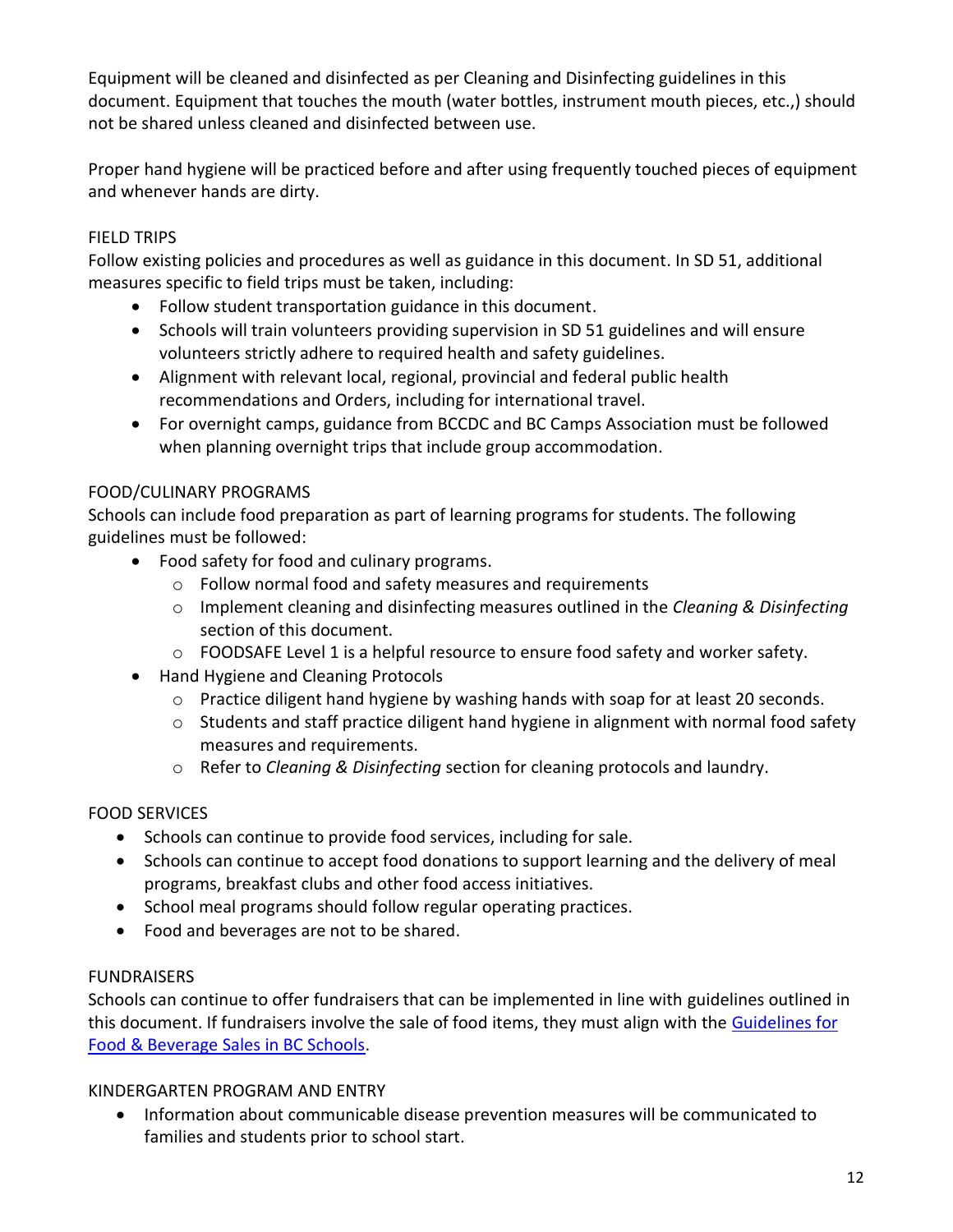- Parents/caregivers must follow visitor guidelines outlined in this document.
- Teach students to learn and practice respecting personal space, recognizing they are unlikely to do this at all times.
- Use gentle reminders and encourage students to kindly support one another.
- Frequently touched items can be used, if hand hygiene is practiced before and after.
- Carpets and rugs may be used.

#### MUSIC PROGRAMS

- All K-12 staff and students must wear masks when indoors and a barrier is not present.
- Masks can be removed while engaging in an educational activity that cannot be performed while wearing a mask (e.g., playing a wind instrument), but must be worn while singing.
- Shared equipment cleaned and disinfected according to Cleaning and Disinfecting Guidelines.
- Equipment that touches the mouth (e.g., instrument music pieces) must be cleaned and disinfected between uses.
- Music education will be delivered in line with [Guidance for Music Classes in BC During COVID-](https://drive.google.com/file/d/1KG2rE1rU-NENxbQsuYN20xnM9TBlNn3Z/view)[19](https://drive.google.com/file/d/1KG2rE1rU-NENxbQsuYN20xnM9TBlNn3Z/view) developed by BC Music Educators' Association and the Coalition for Music Education in BC.

#### SHARED OFFICE SPACE FOR STAFF

The guidelines in this document determine the measures in staff-only spaces within a school.

#### PHYSICAL AND HEALTH EDUCATION(PHE)/OUTDOOR PROGRAMS

- Create space between students and staff and encourage outdoor activities and programs as much as possible.
- All K-12 staff and students must wear masks during PHE/outdoor programs when they are indoors, and a barrier is not present.
- Students do not have to wear a mask during high-intensity activities (e.g. stationary bike, weightlifting, basketball, soccer); mask use during these times left to student's personal choice.
- Move high-intensity physical activities outdoors if possible.
- For low-intensity physical activities (e.g. yoga, walking), students must wear mask if indoors and no barrier present.
- Shared equipment can be used provided it is cleaned and disinfected as per *Cleaning and Disinfecting* section of this document.
	- o Students will use proper hand hygiene before and after using frequently touched pieces of equipment and will practice proper respiratory etiquette.
	- o Equipment that touches mouth should not be shared (water bottles).

#### PLAYGROUNDS

SD 51 playgrounds are a safe environment. There is no current evidence of COVID-19 transmission in playground environments. The following measures will be used:

- Wash hands before and after outdoor play.
- Try to minimize direct contact between students.
- Sand and water can be used; students must wash hands before and after play.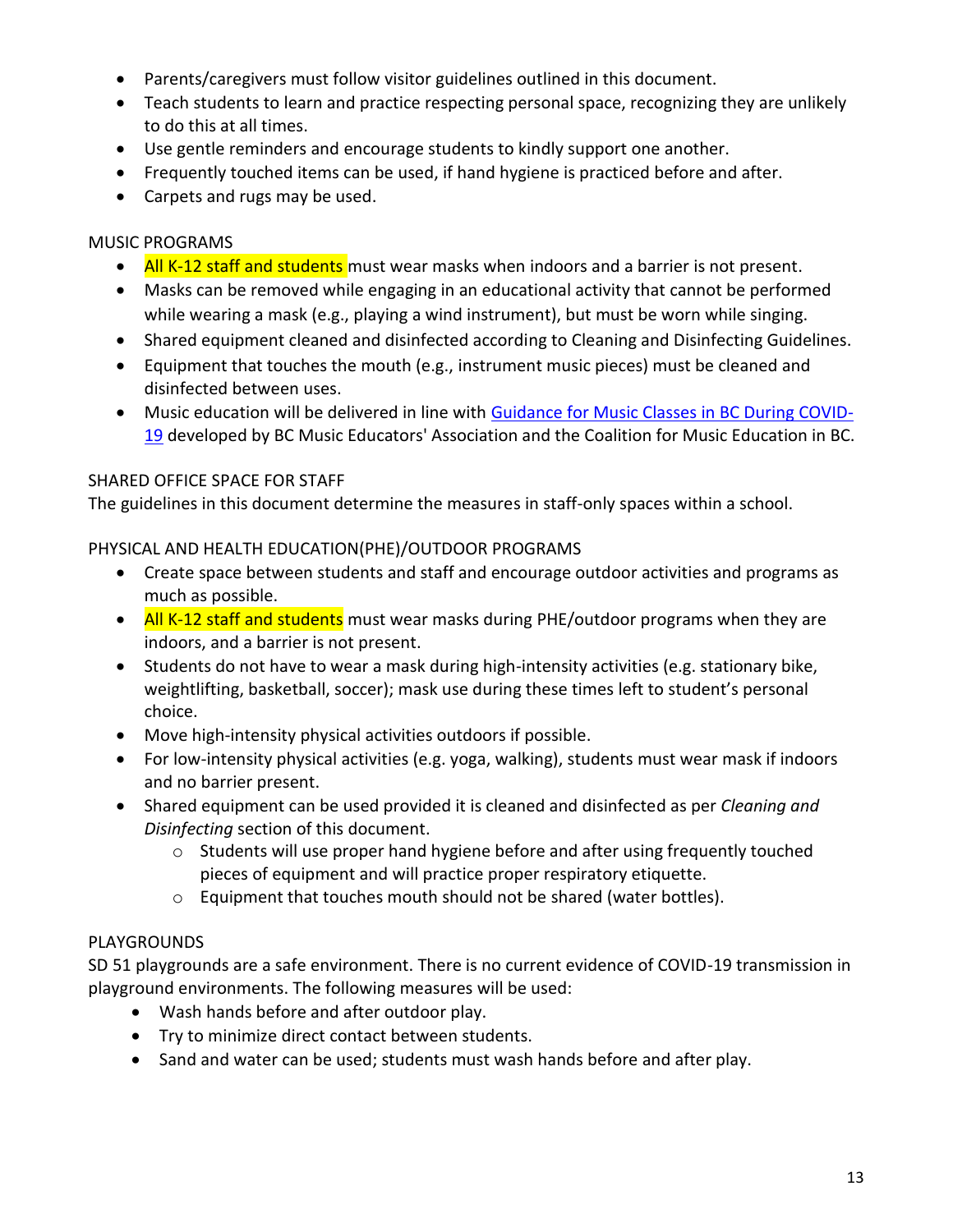# SCHOOL LIBRARIES / LEARNING COMMONS

- At this time, there is no evidence that the COVID-19 virus is transmitted via textbooks, paper or other paper-based products. As such, there is no need to limit the distribution or sharing of books or paper based educational resources to students because of COVID-19.
- Laminated or glossy paper-based products (e.g., children's books or magazines) and items with covers (e.g., DVDs) are low risk items.
- Regular book browsing and circulation processes can occur as normal.
- There is no need for these items to be cleaned and disinfected or quarantined for any period of time, or for hand hygiene to be practiced before or after use.
- For information on cleaning, see guidelines in Cleaning and Disinfecting.
- BC Teacher Librarian Association has developed [Recommendations for Access to Library](https://bctla.ca/wp-content/uploads/2020/05/BCTLA-Covid-LLC-Reopening-Recommendations.pdf)  [Learning Common Resources to Meet COVID-19 Requirements.](https://bctla.ca/wp-content/uploads/2020/05/BCTLA-Covid-LLC-Reopening-Recommendations.pdf) If any discrepancy in guidance, SD 51 will follow Ministry of Education guidelines set out in this document.

#### SCHOOL SPORTS

Program activities (e.g. intramurals, sports team practices and games) in SD 51 will comply with the following:

- Requirements of relevant local, regional, provincial public health recommendations and Orders
- All K-12 staff, students, and other adults must wear masks when indoors and a barrier is not present.
	- o Students do not need to wear masks during high-intensity sport activities; mask wearing is up to student's personal choice.
	- o If possible, do high-intensity activities outside.
	- o Students do wear masks during low-intensity activities if barrier not present (during stretching, golf, etc.,).
- Shared equipment can be used but must be cleaned and disinfected as per guidelines in this document.
	- $\circ$  Students use proper hand hygiene before and after participating in physical activity and equipment use as well as proper respiratory etiquette.
	- o Water bottles are not to be shared unless cleaned and disinfected.
- Sports activities will be held outside whenever possible.
- See Visitor Access/Community Use section for information on protocols for spectators.
- See the [Return to School Sports Plan from BC School Sports](https://www.bcschoolsports.ca/sites/default/files/BCSS%20Return%20to%20School%20Sport%20Plan%20v2%20-%20Sept%2023%202020.pdf) for additional information. Any discrepancy between Return to School Sports Plan from BC School Sports, schools will follow the Ministry of Education guidelines outlined in this document.

#### TRADES IN TRAINING PROGRAMS

- Ongoing collaboration and communication with post-secondary institutions for Trades in Training if applicable.
	- $\circ$  Ensure staff and students in K-12 and the post-secondary institution are aware of health and safety measures in place.
	- o Diligent student self-assessment when transitioning between school and workplace.
- For Industry Training Authority (ITA), new information can be found at:
	- o [WorkSafeBC Communicable Disease Prevention](https://www.worksafebc.com/en/covid-19/bcs-four-step-restart) web page, including [COVID-19 and](https://www.worksafebc.com/en/covid-19/covid-19-information-for-workers)  [communicable disease information for workers.](https://www.worksafebc.com/en/covid-19/covid-19-information-for-workers)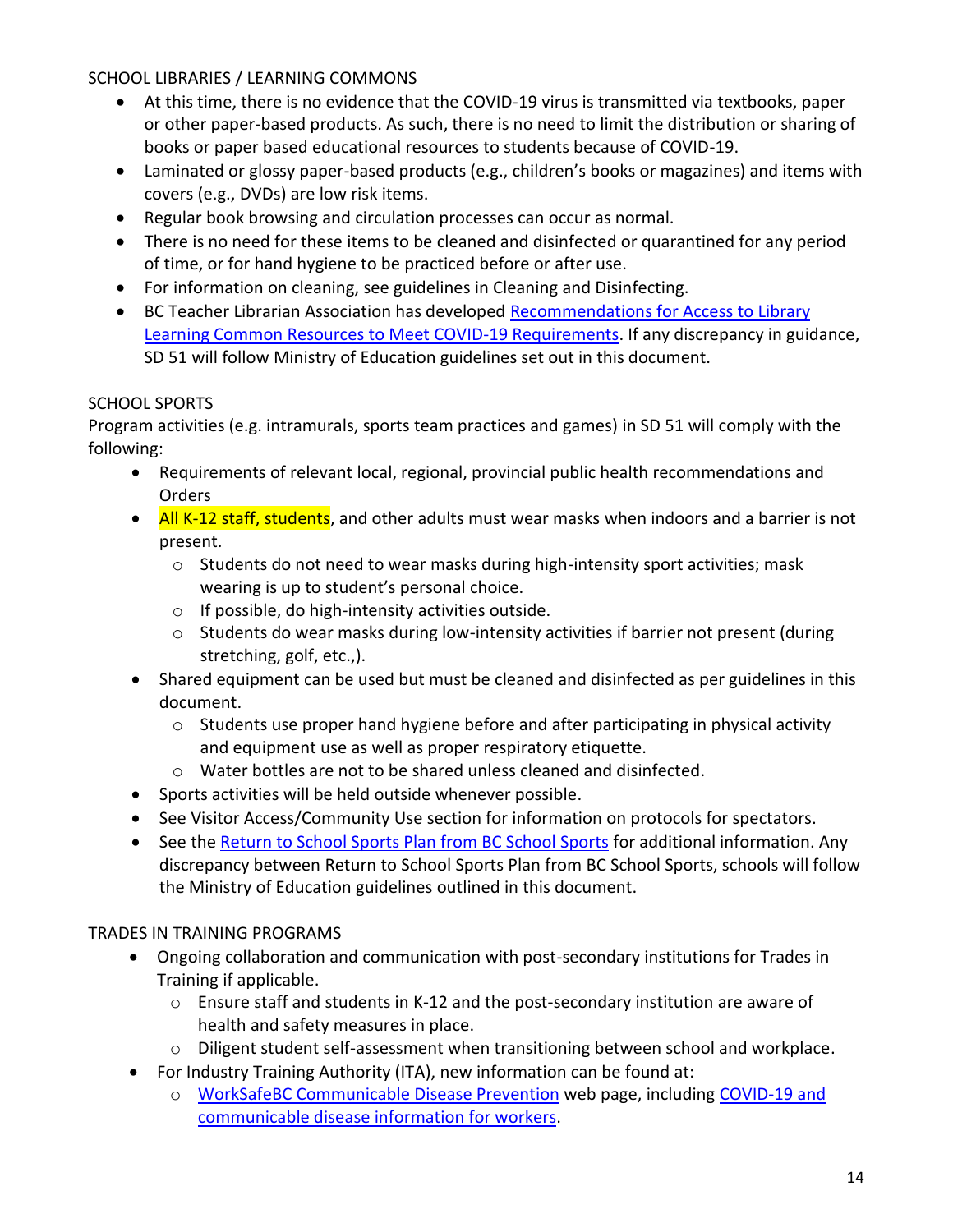#### THEATRE, FILM AND DANCE PROGRAMS

- Spread out students and staff within available space and encourage outdoor activities and programs as much as possible.
- SD 51 K-12 staff will wear masks during these programs when they are indoors, and a barrier is not present.
- All students, Kindergarten to Grade 12, will wear masks during these programs when they are indoors, except during high-intensity physical activity.
- Shared equipment will be cleaned and disinfected as per guidelines in *Cleaning and Disinfecting* section.
- Refer to [ABCDE website](http://www.bcdramateachers.com/) for more information from The Association of BC Drama Educators.

# WORK EXPERIENCE

Employers must follow current guidelines from [Provincial Health Officer](https://www2.gov.bc.ca/gov/content/health/about-bc-s-health-care-system/office-of-the-provincial-health-officer/current-health-topics/covid-19-novel-coronavirus) an[d WorkSafeBC.](https://www.worksafebc.com/en/about-us/covid-19-updates) SD 51 students can engage in work placements, as long as:

- Students are covered with required, valid workplace insurance as per WorkSafeBC.
	- o Information can be found at:
		- [WorkSafeBC Communicable Disease Prevention](https://www.worksafebc.com/en/covid-19/bcs-four-step-restart) web page, including [COVID-19](https://www.worksafebc.com/en/covid-19/covid-19-information-for-workers)  [and communicable disease information for workers.](https://www.worksafebc.com/en/covid-19/covid-19-information-for-workers)
- [Ministry Work Experience Program Guide](https://www2.gov.bc.ca/assets/gov/education/kindergarten-to-grade-12/teach/pdfs/curriculum/appliedskills/wex-guide.pdf) standards are followed.
- Schools will assess and determine it is safe for students to continue or begin a placement, considering SD 51 Health and Safety Guidelines.
	- o Schools must obtain parent/guardian sign-off for all new and continuing placements.
- Staff/students accompanying students with special needs will adhere to health and safety guidelines of workplace.

# **EXTRACURRICULAR ACTIVITIES**

Extracurricular activities (in and out of school) and special interest clubs will occur in alignment with the guidelines in this document and requirements of relevant local, regional, provincial public health recommendations and Orders for community gatherings and events.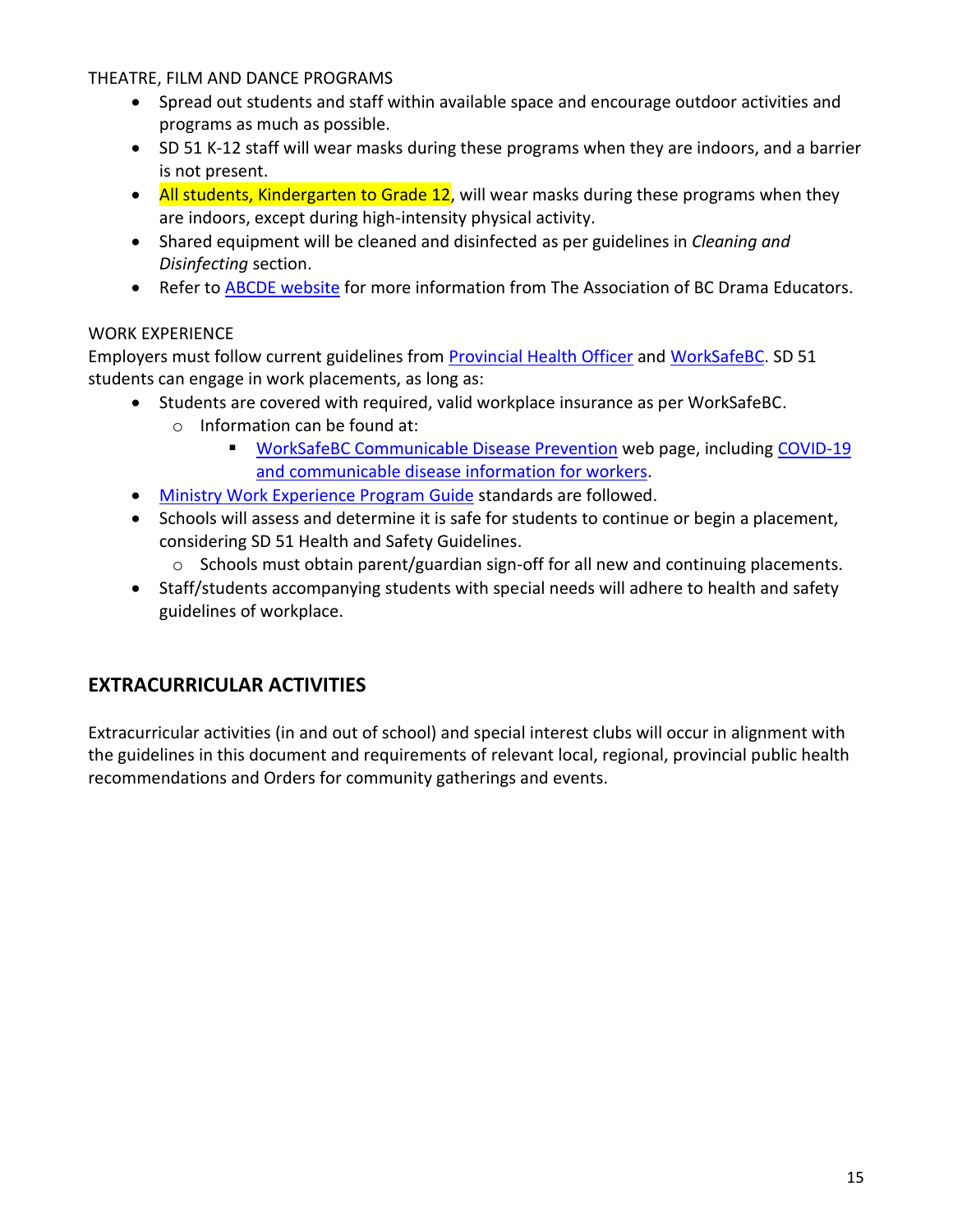# Appendix A: COVID-19 Symptoms, Testing & Return to School

When a student, staff or other adult can return to school depends on the type of symptoms they experienced and if a COVID-19 test is recommended. See th[e K-12 Health Check app](https://www.k12dailycheck.gov.bc.ca/) and BCCDC "When to get tested for [COVID-19](http://www.bccdc.ca/Health-Info-Site/Documents/COVID_public_guidance/When_to_get_tested.pdf)" resource for specific guidance. Staff, students and parents/caregivers can also use the BCCDC online [Self-Assessment Tool,](https://bc.thrive.health/) or call 8-1-1 or their health care provider.



- *1. Symptoms of common respiratory illnesses can persist for a week or more. Re-testing is not needed unless the person develops a new illness[. BCCDC](http://www.bccdc.ca/health-info/diseases-conditions/covid-19/testing/understanding-test-results) has information on receiving negative test results.*
- *2. Public health will contact everyone with a positive test. Visit the BCCDC website for more information o[n positive](http://www.bccdc.ca/health-info/diseases-conditions/covid-19/testing/understanding-test-results) [test results.](http://www.bccdc.ca/health-info/diseases-conditions/covid-19/testing/understanding-test-results)*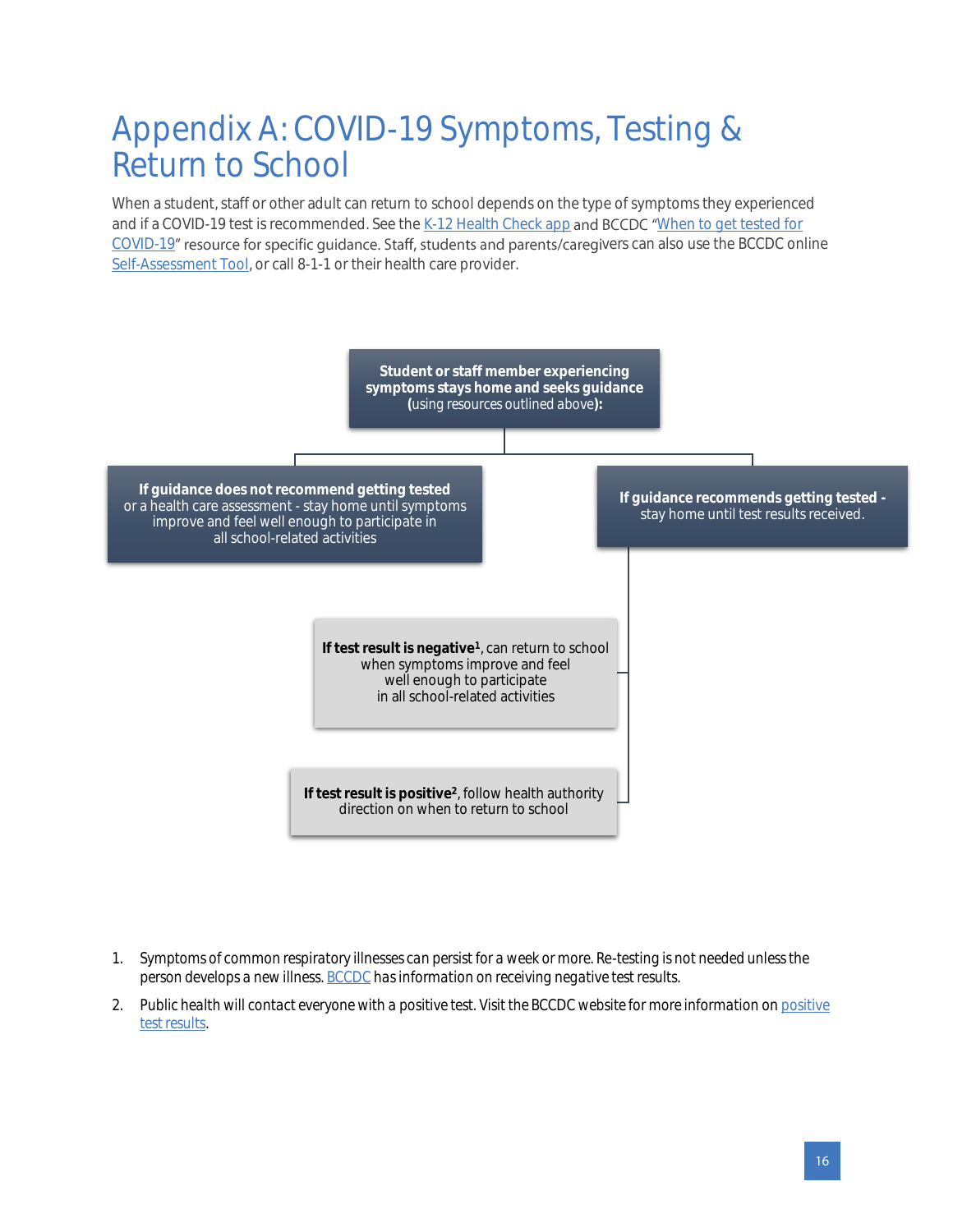# Appendix B: Communicable Disease Plan Orientation Checklist

This checklist is intended to support school districts and independent school authorities in planning ongoing communicable disease orientation for staff (including newly hired staff and staff who changed worksites), other adults (including volunteers and teacher candidates in practicums) and students. Orientation sessions should provide a comprehensive overview of the key principles and guidelines outlined in the resources listed below, as well as information on how these principles and guidelines will be implemented at the school level:

- Provincial COVID-19 [Communicable Disease Guidelines for K-12 Settings](https://www2.gov.bc.ca/assets/gov/education/administration/kindergarten-to-grade-12/safe-caring-orderly/k-12-covid-19-health-safety-guidlines.pdf)
- **[Public Health Communicable Disease Guidance for K-12 Schools](http://www.bccdc.ca/Health-Info-Site/Documents/COVID_public_guidance/Guidance-k-12-schools.pdf)**
- [WorkSafeBC Communicable Disease Prevention: A Guide for Employers](https://www.worksafebc.com/en/resources/health-safety/books-guides/communicable-disease-prevention-guide-employers)
- School/district communicable disease plan

Schools and school districts should ensure their Joint Health and Safety Committee is established prior to the orientation session. At the beginning of the school year, schools/school districts are encouraged to hold Joint Health and Safety Committee meetings more frequently to help identify and address any safety concerns in a timely manner.

#### **CONSIDERATIONS FOR STAFF AND STUDENTS**

☐ Adopt a trauma-informed approach:

- o where possible, have an employee trained in trauma-informed practice deliver some of the orientation
- o conduct needs-based assessments and regular 'check-ins' after the orientation session, and provide contact information to students/staff for requesting additional supports
- o provide information on how to access counselling services during school start up
- o for staff: consider sharing the *[Building Compassionate Communities in a New Normal](https://www.openschool.bc.ca/webinars)* webinar link. This free webinar developed by the Ministry of Education is intended to provide teachers, education assistants, and administrators with information, ideas and strategies that they can use to create compassionate spaces for students.

☐ Highlight the process used to develop the school/district plan (e.g., alignment with provincial direction, engagement at the local level) and the provincial guidelines:

- o Based on the current epidemiology of COVID-19 in B.C., the latest research, guidance from the Provincial Health Officer, and evidence that children are at a lower risk of developing and transmitting COVID-19, K-12 students can safely participate in full-time, in-class instruction in accordance with current public health guidelines for schools.
- o The Provincial COVID-19 Communicable Disease Guidelines for K-12 Settings have been developed by the Ministry of Education in collaboration with the BC Centre for Disease Control, Indigenous rightsholders and education partners, including district/school leaders, teachers, support staff, and parents.
- o These guidelines are based on the public health guidance developed by the Office of the Provincial Health Officer and the BC Centre for Disease Control.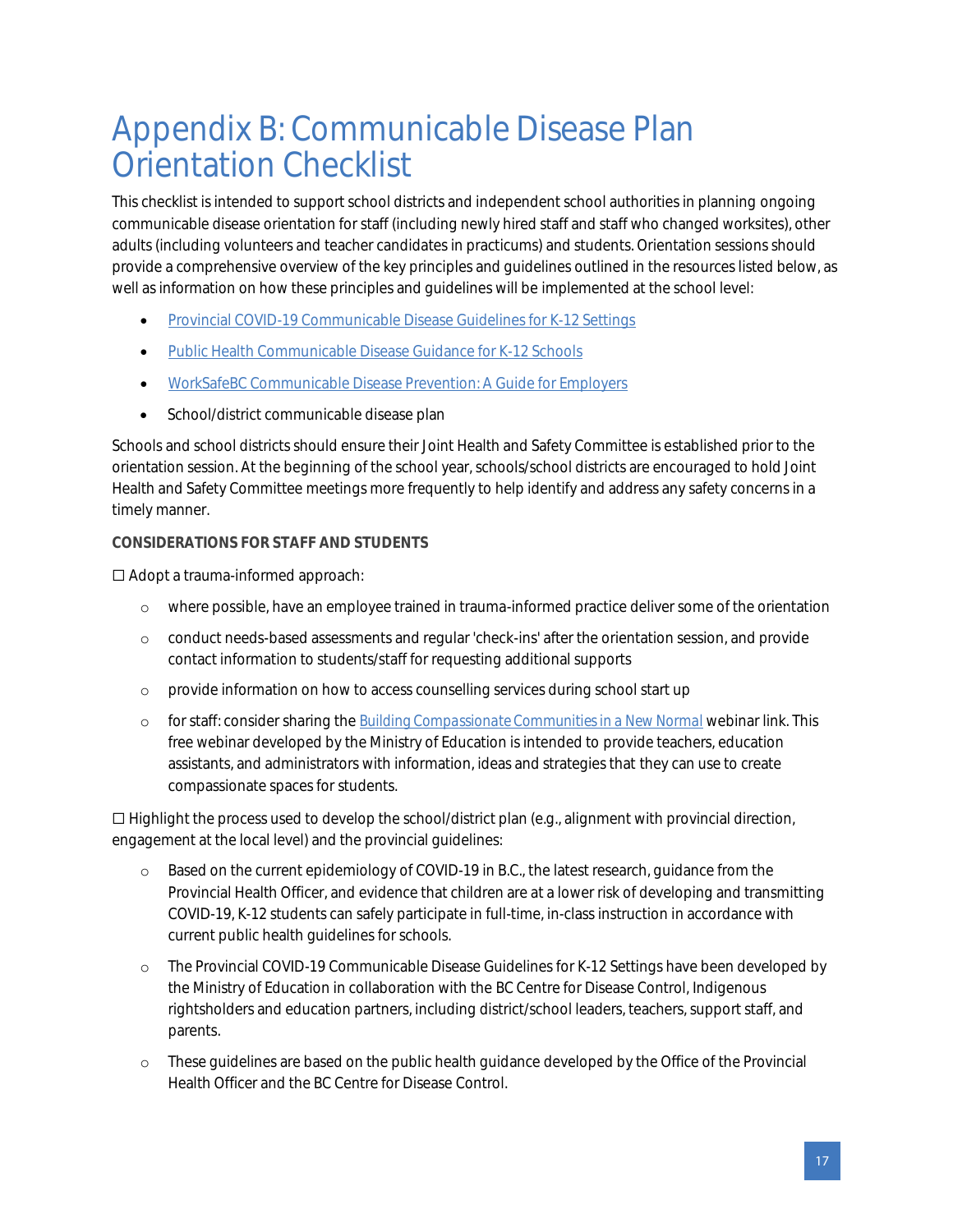☐ Discuss the importance of implementing communicable disease prevention measures that promote equity and inclusion, and outline how these principles are reflected in the school/district plan

☐ Review the provincial K-12 guidelines and school/district plan, and describe what a school day will look like with the new guidelines (e.g. interactions between peers and staff, traffic flow throughout the school, transition time, recess/lunch, etc.)

☐ Outline how prevention and exposure control measures are being implemented in schools to ensure student and staff safety (see the Infection Prevention and Exposure Control Measures section for more information)

☐ Discuss measures for gatherings and events; provide opportunities for staff and students to put forward alternatives to continue to support events in a different format if needed (e.g., virtual events)

 $\Box$  Discuss preparation for potential transitions (e.g. regional public health order)

☐ Review school emergency and evacuation procedures (e.g., fire drill) considering relevant guidelines (see the Emergency and Evacuation Drills section for more information)

☐ Outline individual responsibilities (e.g., daily health check, stay home if sick, etc.) and remind everyone to do their part (e.g., practice diligent hand hygiene on a regular basis)

☐ Outline measures in place to support students and staff who are immune compromised

☐ Implement strategies to ensure staff and students who cannot attend orientation are made aware of communicable disease protocols (e.g., provide a booklet/a video on communicable disease plans)

☐ Provide enough time and space for staff, students and families to review the school/district communicable disease plan, ask questions, and provide input; provide contact information for any future questions that may arise

 $\Box$  Describe the process to address concerns and suggestions regarding the communicable disease plan (e.g., suggestions to support continuous improvement)

☐ Outline the process in place to assess and revise the school/district safety plan on an ongoing basis as well as how staff, students and families will be made aware of any changes in the plan

☐ Communicate proactively and on an ongoing basis about the changes made to policies, practices, and procedures to ensure staff, students and families are informed in a timely manner

☐ Provide a list of resources and links for more information (e.g., [BCCDC resources,](http://www.bccdc.ca/schools) [resources from the](https://www.canada.ca/en/public-health/services/diseases/2019-novel-coronavirus-infection/awareness-resources.html) [Government of Canada,](https://www.canada.ca/en/public-health/services/diseases/2019-novel-coronavirus-infection/awareness-resources.html) guidelines developed by provincial associations, [Ministry-developed trauma-informed](https://mytrainingbc.ca/traumainformedpractice/) [practice resources](https://mytrainingbc.ca/traumainformedpractice/) or other resources such as [videos from the BC Health Emergency Services\)](https://www.youtube.com/channel/UCB3gsij7i8NvQxnBEVsiVFQ/videos)

#### **CONSIDERATIONS SPECIFIC TO STAFF**

☐ Walk staff (administrators, teachers, teachers teaching on call, support staff, itinerant staff, etc.) through what the first days of school will look like to welcome students back

o If appropriate, consider involving school staff representatives in the delivery of information pertaining to specific area of expertise

☐ Ensure orientation includes specific communicable diseaseprotocols for itinerant staff and specialists (e.g., teachers teaching on call, counsellors, education assistants, teacher candidates)

☐ Include itinerant staff as well as on call and auxiliary staff in orientation sessions